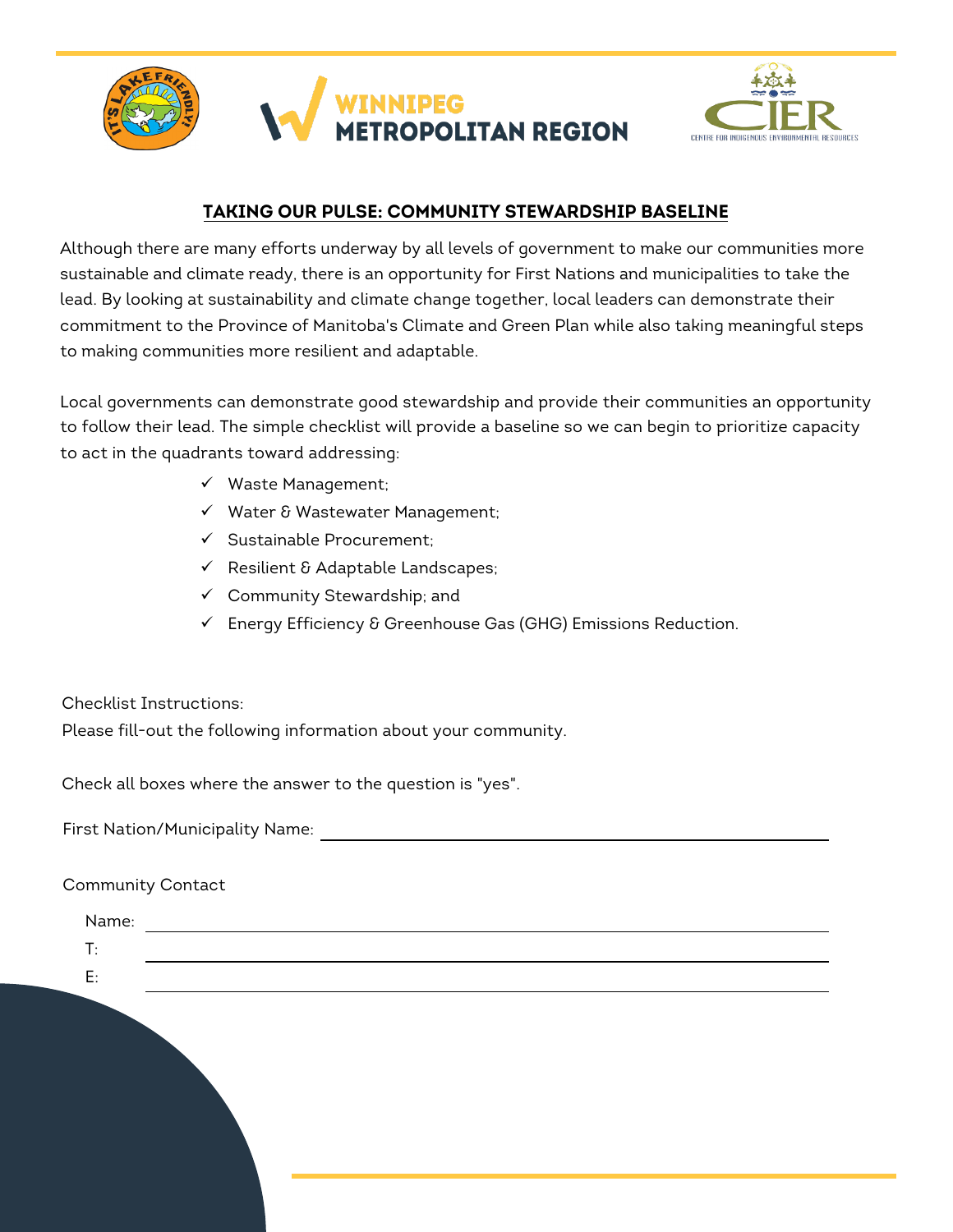### **1. WASTE MANAGEMENT**



Has your community developed and implemented a waste management plan and/or waste reduction strategy?

Does your community understand how Multi-Material Stewardship Manitoba (MMSM) works with your community?

Has your community received bins and support from Recycle Everywhere (CBCRA)?

Has your community explored the feasibility of a community composting program?

Does your community provide proper signage at all waste landfill/transfer stations to help with waste recycling and diversion?

Does your community have a program for specialty waste items like:

- White goods (e.g. refrigerators, air conditioners, stoves)
- Mattresses
- Batteries
- Used oil
- Empty pesticide containers
- Textiles
- Asphalt & asphalt shingles
- Construction, Renovation & Demolition waste (e.g. drywall, scrap metal, doors, windows)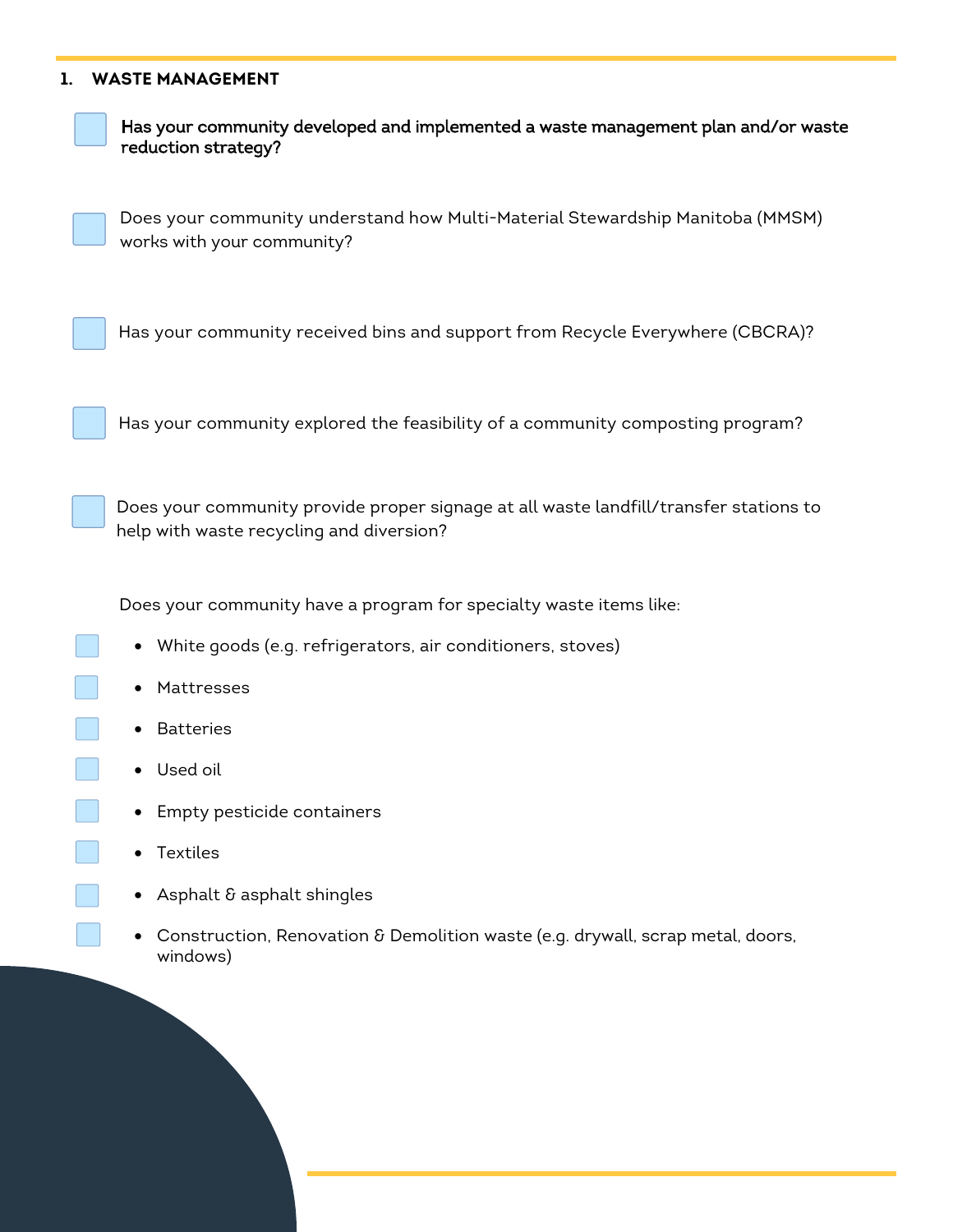### **2. WATER & WASTEWATER MANAGEMENT**

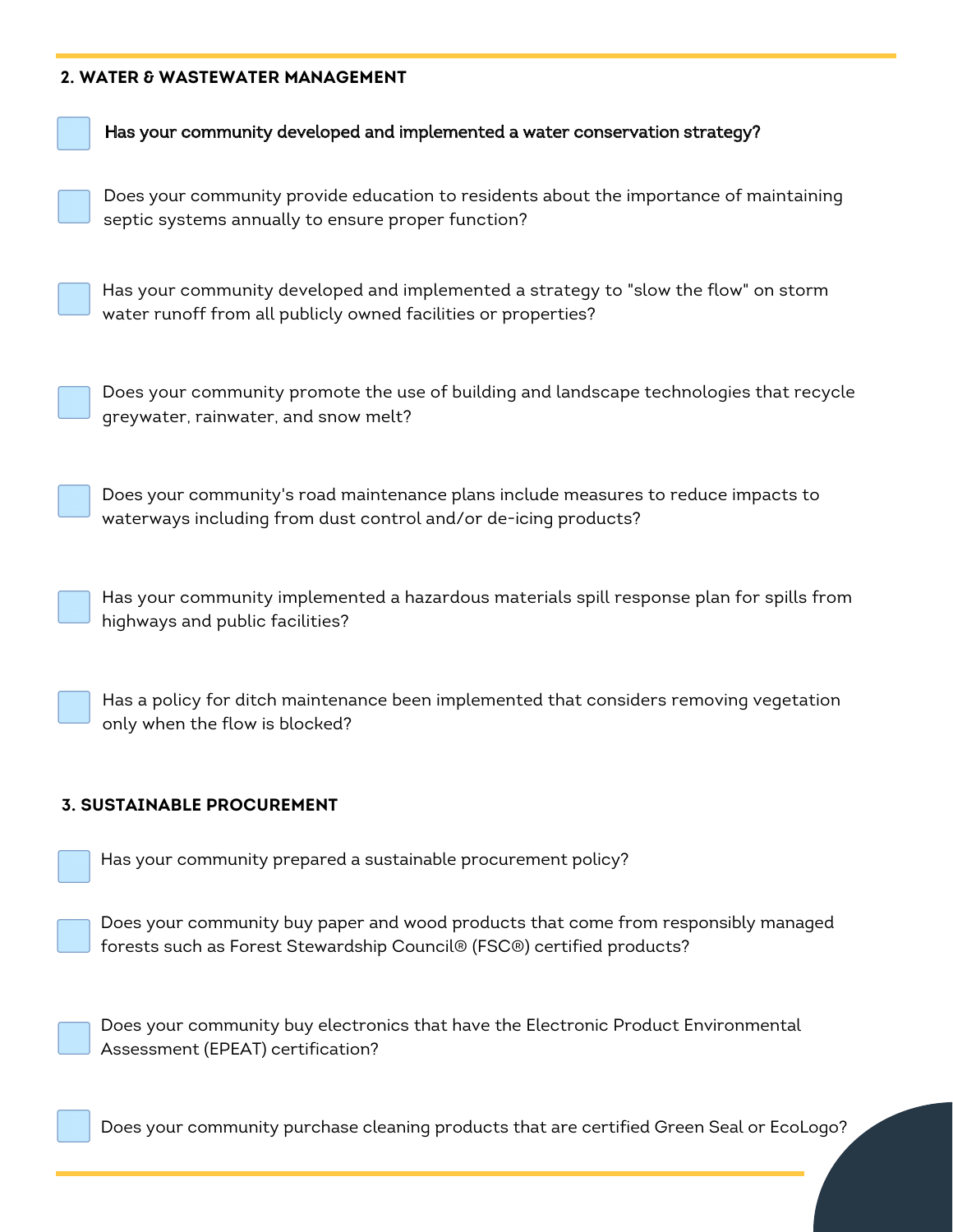## **4. RESILIENT & ADAPTABLE LANDSCAPES**